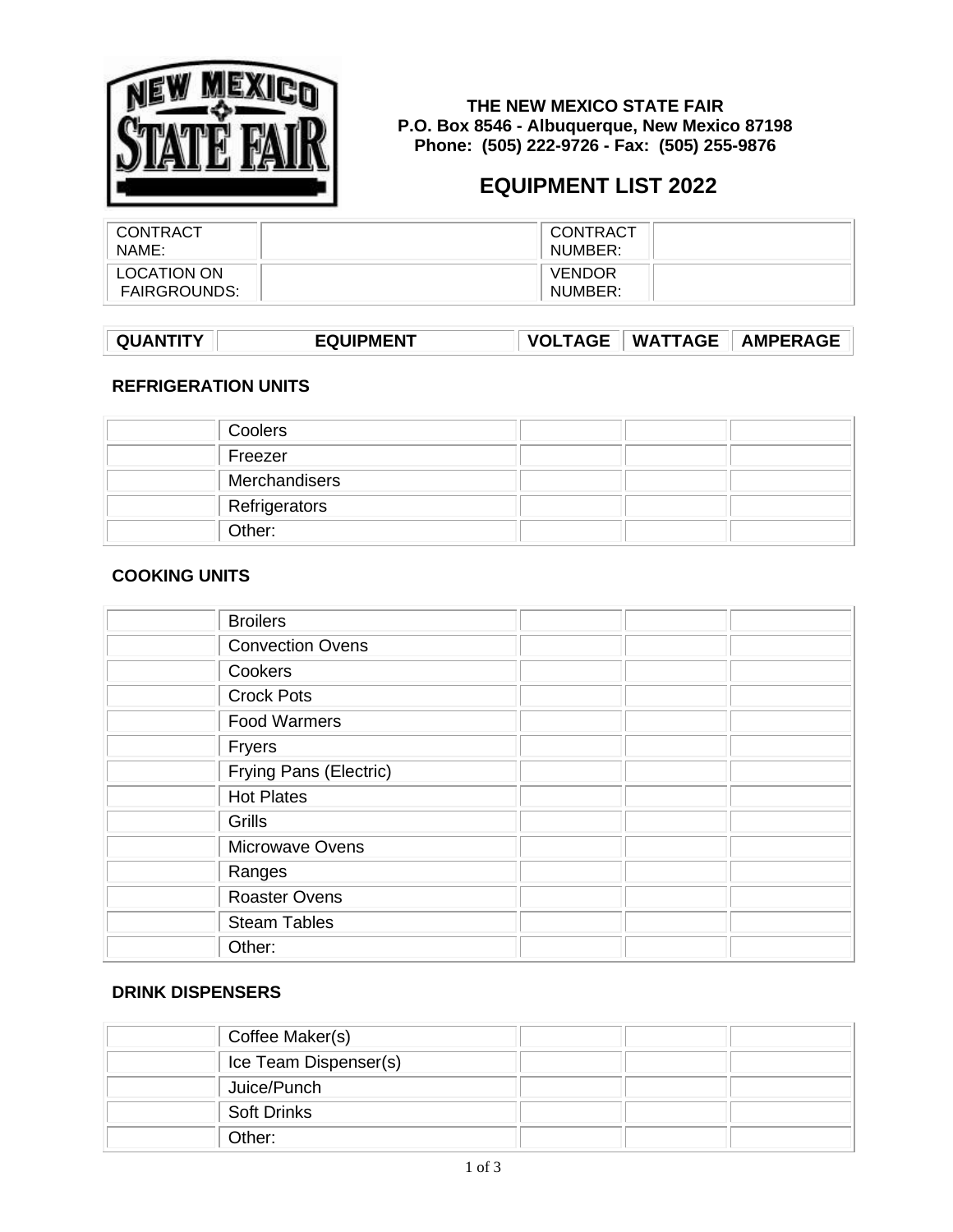#### **KITCHEN APPLIANCES**

| <b>Blenders</b> |  |  |
|-----------------|--|--|
| Can Openers     |  |  |
| Mixers          |  |  |
| Slicers         |  |  |
| Other:          |  |  |

## **OTHER EQUIPMENT**

| <b>Cotton Candy Machines</b> |  |
|------------------------------|--|
| <b>Churro Warmers</b>        |  |
| Dough Makers                 |  |
| Dough Roller Machines        |  |
| Ice Cream Machines           |  |
| Nacho Machines               |  |
| Popcorn Machines             |  |
| <b>Pretzel Machines</b>      |  |
| Shake (Ice Cream) Machines   |  |
| <b>Snow Cone Machines</b>    |  |
| Other:                       |  |

## **LIGHTING/TYPE** – The preferred method of lighting is fluorescent. No halogen lights permitted.

| Interior:  |  |  |
|------------|--|--|
| Exterior:  |  |  |
| Menu Board |  |  |
| Other:     |  |  |

## **OTHER**

| <b>Ceiling Fans</b>  |  |
|----------------------|--|
| Portable Fans        |  |
| Air Conditioning     |  |
| <b>Exhaust Hoods</b> |  |
| <b>Air Curtains</b>  |  |
| Radios               |  |
| <b>Clocks</b>        |  |
| Sound Systems        |  |
| Cash Register(s)     |  |
| Calculator(s)        |  |
| Other:               |  |